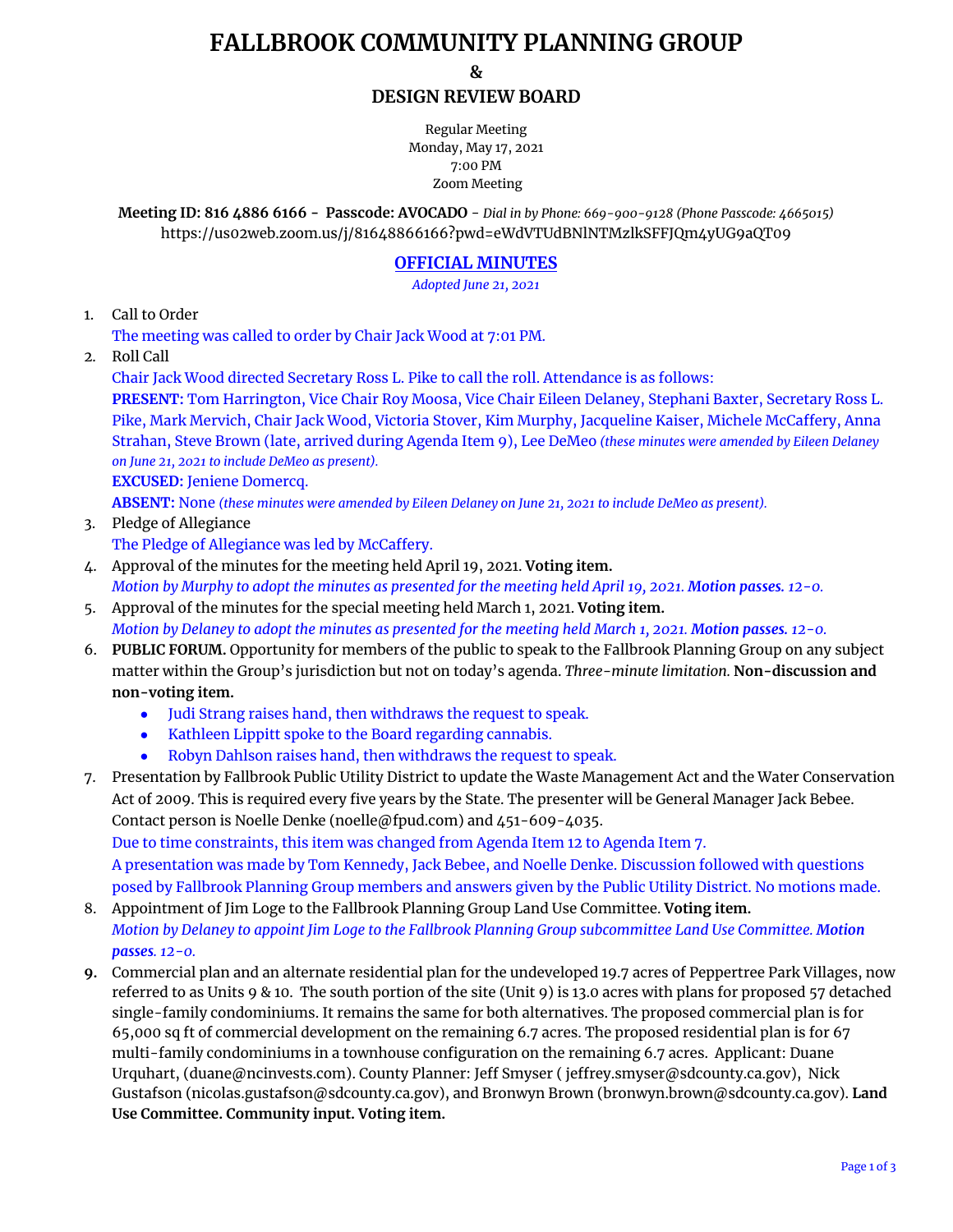A presentation was made by applicant Duane Urquhart. A report was made by Nick Gustafson and Bronwyn Brown of the San Diego County Planning & Development Services department.

- Murphy asked if there was a disclaimer on the title for local properties.
- Urguhart urges a use for residential use of the space.
- Pike asked Delaney why the committee recommended Plan A over Plan B. Delaney answered that the Land Use Committee recommends Plan B (residential), but Plan A (commercial) is also acceptable.
- McCaffery asked that there be lots of parking options on the property.
- Harrington asked about a bridge on the property.
- Murphy notes that the average price of a home in Fallbrook has increased \$100,000 with the median price of a home is now over \$700,000.

Motion by Delaney that the Fallbrook Planning Group has a preference for residential use in the vacant space, but if that plan is unable to be adopted by San Diego County, the Fallbrook Planning Group finds a commercial use of the space also acceptable as long as there is compliance with CEQA and all other conditions mandated by the County with updated site *plans being supplied once available. Motion passes. 12-0.*

10. Request for Site Plan Waiver. Revised signage plans for Circle K Store. Address: 4730 Hwy 76, Fallbrook. Contact: Sorin Enache (sorin@promotionplusinc.com). County Planner: Rachael Lindebrekke ([rachael.lindebrekke@sdcounty.ca.gov](mailto:rachael.lindebrekke@sdcounty.ca.gov)) and Dag Bunnemeyer (dag.bunnemeyer@sdcounty.ca.gov). *Previously denied by Design Review Board Committee and continued from April 2021 Fallbrook Planning Group meeting.* **Design Review Board Committee. Community input. Voting item.**

Committee Chair Delaney reports that an agreement has not yet been achieved.

## *Motion by Delaney to continue to June 2021. Motion passes. 13-0.*

- 11. Fallbrook Planning Group to make a recommendation to the San Diego County Parks & Recreation Department regarding the naming of the new park on Fallbrook Street. **Parks & Recreation Committee. Community input. Voting item.**
	- Committee Chair Baxter offered a report to the Fallbrook Planning Group asking for three names to present to the San Diego County Parks & Recreation Department. Suggested names so far have been Morro View Park, Village View Park, Jacaranda Park, Avocado Park, Paavara Park, and Katuktu Park. Baxter reports that any names with the name "vista" have been ruled out due to Fallbrook's proximity to Vista, California and that Golden Morro Park was also eliminated due to community input. Community and Planning Group input during the meeting is as follows:
	- Robyn Dahlson thanked Pike for his poll asking for input. Recommends Jacaranda Park.
	- Pedro Cardenas thanked Pike for his poll asking for input.
	- Delaney states her preference is Village View Park with her second choice being Jacaranda Park.
	- Jessica Myers thanked Pike for his poll asking for input. Recommends Avocado Park, Paavara Park, and Jacaranda Park.
	- April Schimke recommends Jacaranda Park.
	- Pike gave a report of the poll he organized to gain community input through social media. His poll had 135 responses and was shared via Facebook, Fallbrook elementary schools (staff and students), the local parent-teacher association, and various community members. The poll received 45 votes for Paavara Park (33.3%), 27 votes for Avocado Park (20%), 19 votes for Katuktu Park (14.1%), 10 votes each for Morro View Park and Village View Park (7.4% each), 6 votes for Graham Park (4.4%), 5 votes for Jacaranda Park (3.7%), 4 votes for Friends of Fallbrook Park (3%), 2 votes for Brooktown Park (1.5%), and 1 vote each for Roger Boddaert Park, Feliz Lugar Park, The Friendly Village Park, Old Grove Park, Golden Morro Park, Dorado Hill Park, and Sunrise View Park. Several comments were given that requested Morro not be recommended in the names by community members who live on the street.
	- Strahan requested a list of names be offered to the County for a recommendation.
	- Harrington suggested that Paavara be suggested to the County for a recommendation.
	- Moosa speaks as President of the Fallbrook Village Association that he recommends Village View Park.

Motion by Brown to recommend Village View Park and Jacaranda Park to the San Diego County Parks & Recreation *Department as the name of the new park on Fallbrook Street.* Pike offers a friendly amendment to also include Paavara Park. Brown declines. *Motion passses. 10-3.*

*Aye: Stover, Moosa, Murphy, Kaiser, Mervich, Delaney, Baxter, Wood, Brown, McCaffery Nay: Harrington, Pike, Strahan*